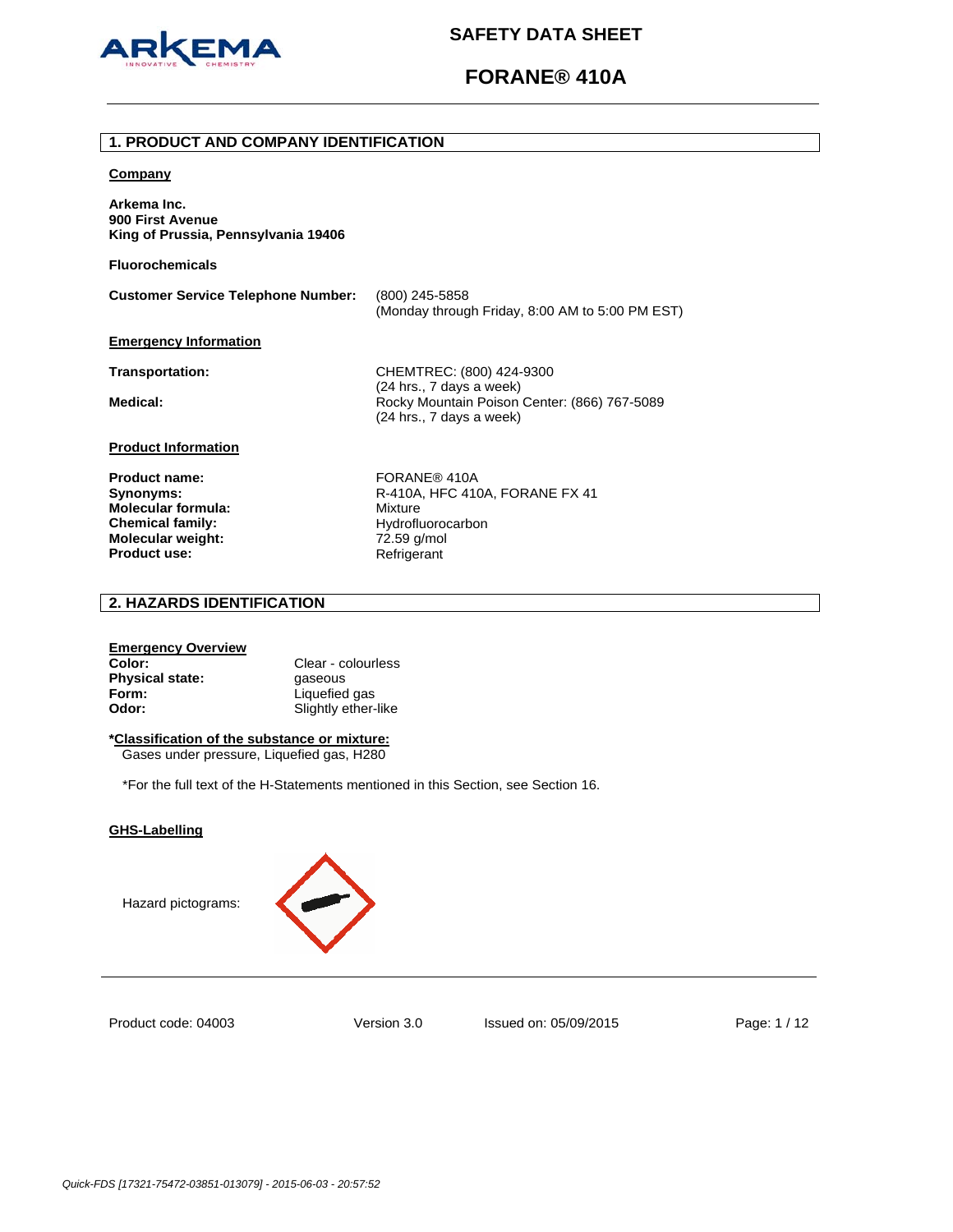

# **FORANE® 410A**

Signal word: **Warning**

### **Hazard statements:**

H280 : Contains gas under pressure; may explode if heated.

### **Supplemental Hazard Statements:**

Overheating or overpressurizing may cause gas release or violent cylinder bursting. May decompose on contact with flames or extremely hot metal surfaces to produce toxic and corrosive products. May cause frostbite. May cause headache, nausea, dizziness, drowsiness, loss of consciousness. May cause cardiac sensitization/cardiac arrhythmia. May displace oxygen and cause rapid suffocation.

### **Precautionary statements:**

**Storage:**  P403 : Store in a well-ventilated place. P410 : Protect from sunlight.

### **Supplemental information:**

### **Potential Health Effects:**

Liquid : Contact with liquid or refrigerated gas can cause cold burns and frostbite. Vapor: Vapor is heavier than air and can cause suffocation by reducing oxygen available for breathing. Central nervous system effects: headache, nausea, dizziness, drowsiness, loss of consciousness.

Stress induced heart effects: irregular heart beat, rapid heart beat, (severity of effects depends on extent of exposure).

## **Medical conditions aggravated by overexposure:**

Heart disease or compromised heart function.

# **3. COMPOSITION/INFORMATION ON INGREDIENTS**

| <b>Chemical Name</b> | CAS-No.  | <b>Wt/Wt</b>    | <b>GHS Classification**</b> |
|----------------------|----------|-----------------|-----------------------------|
| Ethane, pentafluoro- | 354-33-6 | 50 %            | H <sub>280</sub>            |
| Methane, difluoro-   | 75-10-5  | 50 %            | H220, H280                  |
| Ethane, pentafluoro- | 354-33-6 | $>= 30 - 60 \%$ | H <sub>280</sub>            |

Product code: 04003

Version 3.0 Issued on: 05/09/2015 Page: 2 / 12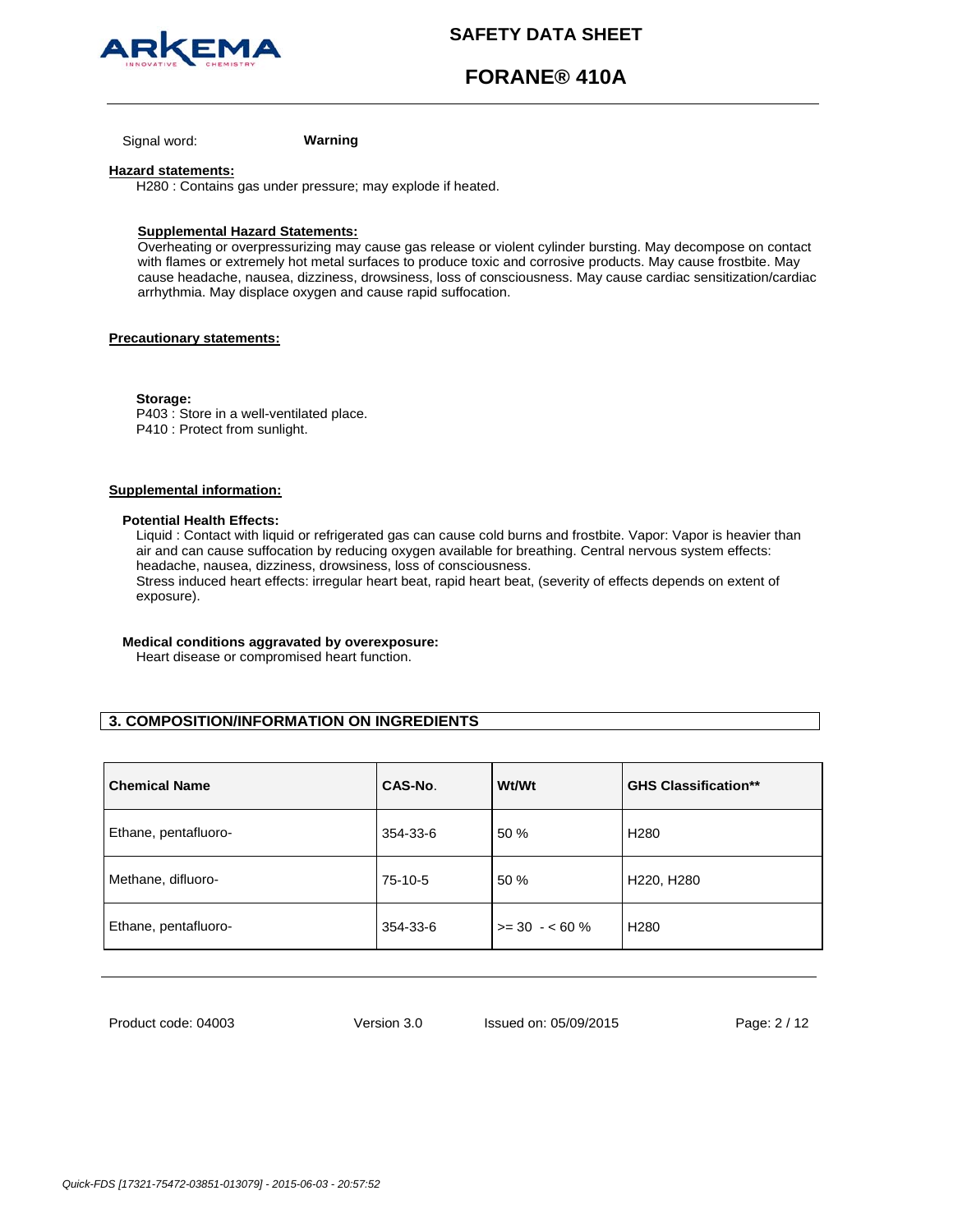

# **FORANE® 410A**

| Methane, difluoro- | 75-10-5 | $>= 30 - 60 \%$ | H220, H280 |
|--------------------|---------|-----------------|------------|
|                    |         |                 |            |

\*\*For the full text of the H-Statements mentioned in this Section, see Section 16.

# **4. FIRST AID MEASURES**

### **Inhalation:**

If inhaled, remove victim to fresh air. If not breathing, give artificial respiration. If breathing is difficult, give oxygen. Get medical attention.

### **Skin:**

If on skin, flush exposed skin with lukewarm water (not hot), or use other means to warm skin slowly. Get medical attention if frostbitten by liquid or if irritation occurs. Wash clothing before reuse. Thoroughly clean shoes before reuse.

### **Eyes:**

Immediately flush eye(s) with plenty of water.

### **Ingestion:**

Ingestion is not applicable - product is a gas at ambient temperatures.

### **Notes to physician:**

Do not give drugs from adrenaline-ephedrine group.

## **5. FIREFIGHTING MEASURES**

### **Extinguishing media (suitable):**

Use extinguishing measures to suit surroundings.

### **Protective equipment:**

Fire fighters and others who may be exposed to products of combustion should wear full fire fighting turn out gear (full Bunker Gear) and self-contained breathing apparatus (pressure demand / NIOSH approved or equivalent). Fire fighting equipment should be thoroughly decontaminated after use.

### **Further firefighting advice:**

Fight fire with large amounts of water from a safe distance.

Stop the flow of gas if possible.

Water mist should be used to reduce vapor concentrations in air.

Cool closed containers exposed to fire with water spray.

Closed containers of this material may explode when subjected to heat from surrounding fire.

After a fire, wait until the material has cooled to room temperature before initiating clean-up activities. Fire fighting equipment should be thoroughly decontaminated after use.

### **Fire and explosion hazards:**

Product code: 04003

Version 3.0 Issued on: 05/09/2015 Page: 3 / 12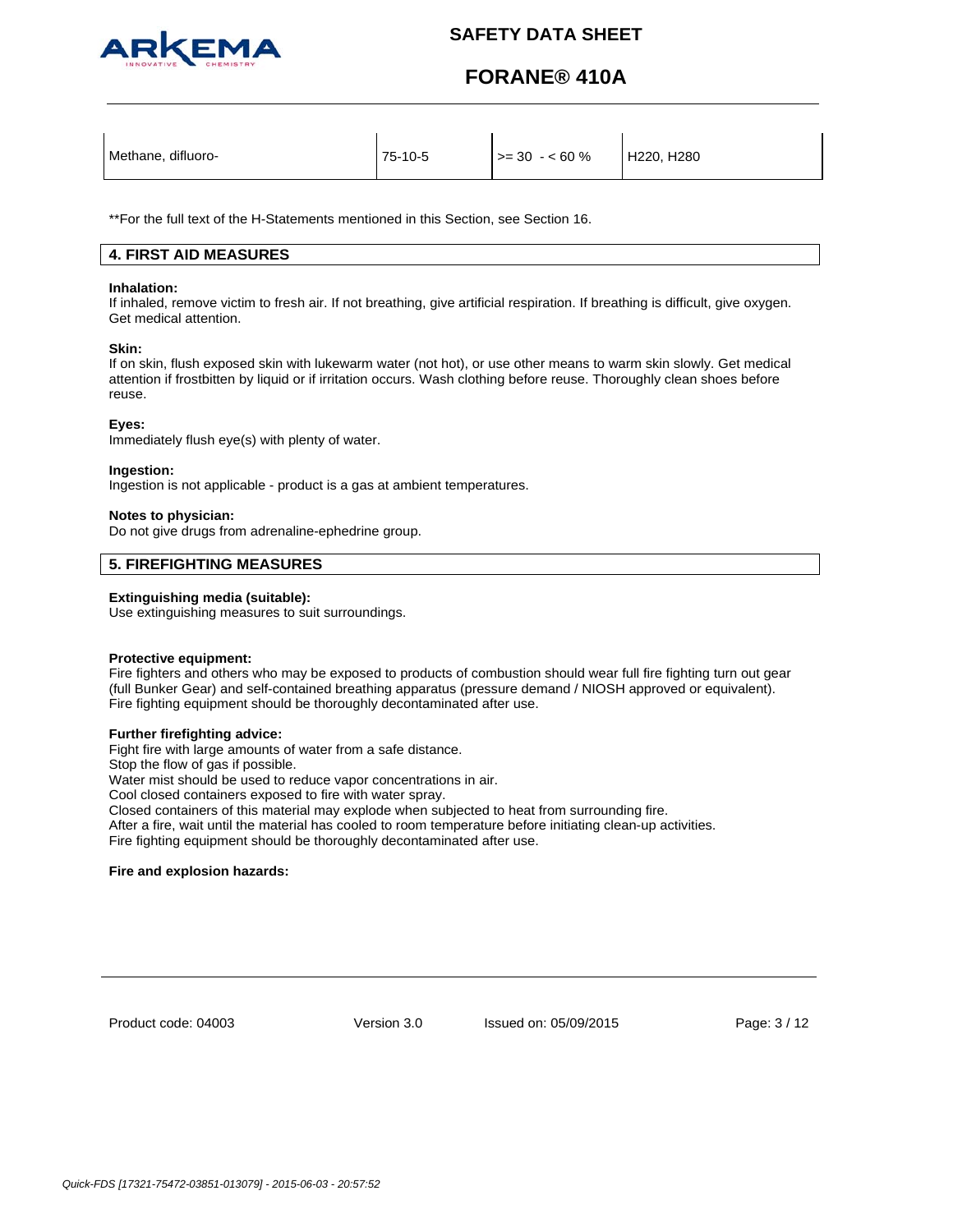

# **FORANE® 410A**

May decompose on contact with flames or extremely hot metal surfaces to produce toxic and corrosive products. Liquid and gas under pressure, overheating or overpressurizing may cause gas release and/or violent cylinder bursting.

Container may explode if heated due to resulting pressure rise.

Some mixtures of HCFCs and/or HFCs, and air or oxygen may be combustible if pressurized and exposed to extreme heat or flame.

When burned, the following hazardous products of combustion can occur:

Hydrogen fluoride

Carbonyl halides

Carbon oxides

# **6. ACCIDENTAL RELEASE MEASURES**

### **In case of spill or leak:**

Prevent further leakage or spillage if you can do so without risk. Evacuate area of all unnecessary personnel. Eliminate all ignition sources. Use Halogen leak detector or other suitable means to locate leaks or check atmosphere. Keep upwind. Evacuate enclosed spaces and disperse gas with floor-level forced-air ventilation. Avoid breathing leaked material. Consult a regulatory specialist to determine appropriate state or local reporting requirements, for assistance in waste characterization and/or hazardous waste disposal and other requirements listed in pertinent environmental permits.

## **7. HANDLING AND STORAGE**

## **Handling**

### **General information on handling:**

Avoid breathing gas. Avoid contact with skin, eyes and clothing. Keep away from heat, sparks and flames. Wear cold-insulating gloves/face shield/eye protection. Do NOT change or force fit connections. Keep container closed. Use only with adequate ventilation. Do not change or force fit connections. Use equipment rated for cylinder pressure. Use a backflow preventative device in piping. Wash thoroughly after handling. Close valve after each use and when empty. Do not enter confined spaces unless adequately ventilated. DO NOT CUT, DRILL, GRIND, OR WELD ON OR NEAR THIS CONTAINER. Emptied container retains vapor and product residue. Improper disposal or reuse of this container may be dangerous and/or illegal.

### **Storage**

#### **General information on storage conditions:**

Keep away from direct sunlight. Keep cylinders restrained. Store in cool, dry, well ventilated area away from sources of ignition such as flame, sparks and static electricity.

#### **Storage stability – Remarks:**

Do not apply direct flame to cylinder. Do not store cylinder in direct sun or expose it to heat above 120 F (48.9 C.). Do not drop or refill this cylinder.

Product code: 04003

Version 3.0 Issued on: 05/09/2015 Page: 4 / 12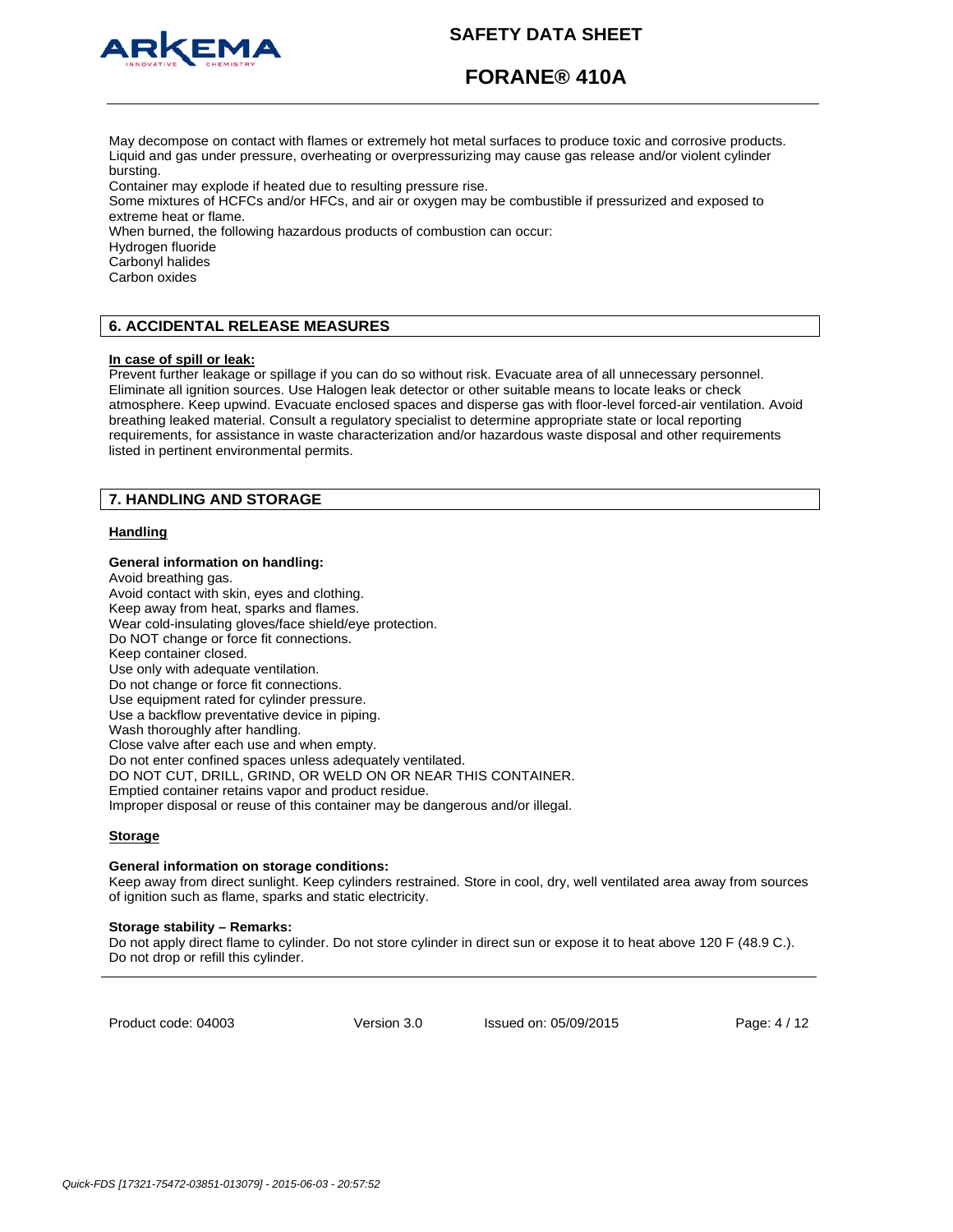

# **FORANE® 410A**

### **Storage incompatibility – General:**

Store separate from: Finely divided metals (aluminium, magnesium, zinc...)

Strong bases

Alkali metals

Alkaline earth metals

Strong oxidizing agents

## **8. EXPOSURE CONTROLS/PERSONAL PROTECTION**

### **Airborne Exposure Guidelines:**

### **Ethane, pentafluoro- (354-33-6)**

US. OARS. WEELs Workplace Environmental Exposure Level Guide

| Time weighted average | 1,000 ppm (4,900 mg/m3) |
|-----------------------|-------------------------|
|                       |                         |

**Remarks:** Listed

### **Methane, difluoro- (75-10-5)**

US. OARS. WEELs Workplace Environmental Exposure Level Guide

| Time weighted average | 1,000 ppm $(2,200 \text{ mg/m3})$ |
|-----------------------|-----------------------------------|
| Remarks:              | Listed                            |

Only those components with exposure limits are printed in this section. Limits with skin contact designation above have skin contact effect. Air sampling alone is insufficient to accurately quantitate exposure. Measures to prevent significant cutaneous absorption may be required. Limits with a sensitizer designation above mean that exposure to this material may cause allergic reactions.

### **Engineering controls:**

Investigate engineering techniques to reduce exposures below airborne exposure limits or to otherwise reduce exposures. Provide ventilation if necessary to minimize exposures or to control exposure levels to below airborne exposure limits (if applicable see above).If practical, use local mechanical exhaust ventilation at sources of air contamination such as open process equipment.

Monitor carbon monoxide and oxygen levels in tanks and enclosed spaces.

## **Respiratory protection:**

Avoid breathing gas. Where airborne exposure is likely or airborne exposure limits are exceeded (if applicable, see above), use NIOSH approved respiratory protection equipment appropriate to the material and/or its components (full facepiece recommended). Consult respirator manufacturer to determine appropriate type equipment for a given application. Observe respirator use limitations specified by NIOSH or the manufacturer. For emergency and other conditions where there may be a potential for significant exposure or where exposure limit may be significantly exceeded, use an approved full face positive-pressure, self-contained breathing apparatus or positive-pressure airline with auxiliary self-contained air supply. Respiratory protection programs

Product code: 04003

Version 3.0 Issued on: 05/09/2015 Page: 5 / 12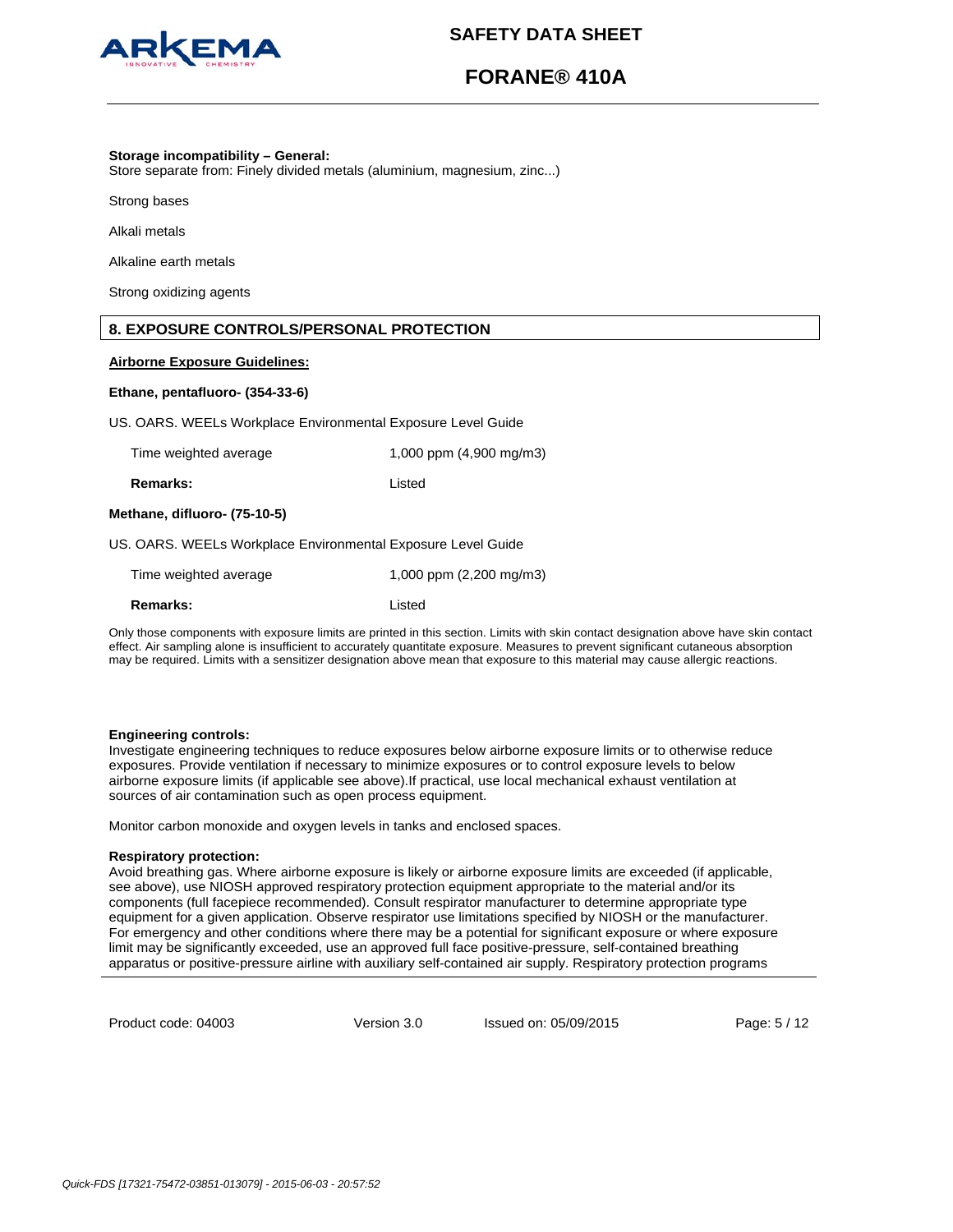

# **FORANE® 410A**

must comply with 29 CFR § 1910.134.

## **Skin protection:**

Wear appropriate chemical resistant protective clothing and chemical resistant gloves to prevent skin contact. Consult glove manufacturer to determine appropriate type glove material for given application. Rinse immediately if skin is contaminated. Wash contaminated clothing and clean protective equipment before reuse. Wash thoroughly after handling.

### **Eye protection:**

Use good industrial practice to avoid eye contact.

| 9. PHYSICAL AND CHEMICAL PROPERTIES            |                                     |
|------------------------------------------------|-------------------------------------|
| Color:                                         | Clear - colourless                  |
| <b>Physical state:</b>                         | gaseous                             |
| Form:                                          | Liquefied gas                       |
| Odor:                                          | Slightly ether-like                 |
| Odor threshold:                                | No data available                   |
| <b>Flash point</b>                             | Not applicable                      |
| Auto-ignition<br>temperature:                  | No data available                   |
| Lower flammable limit<br>$(LFL)$ :             | None.                               |
| <b>Upper flammable limit</b><br>$(UFL)$ :      | None.                               |
| pH:                                            | Not applicable                      |
| Density:                                       | No data available                   |
| <b>Specific Gravity (Relative</b><br>density): | 1.06 (77 °F(25 °C))Water=1 (liquid) |
| Vapor pressure:                                | 11,061 mmHg (70.0 °F (21.1 °C))     |
| Vapor density:                                 | 2.52 kg/m3                          |
| <b>Boiling point/boiling</b><br>range:         | -63.0 °F (-52.8 °C)                 |
| Freezing point:                                | No data available                   |
| <b>Melting point:</b>                          | No data available                   |
| <b>Evaporation rate:</b>                       | No data available                   |
|                                                |                                     |

Version 3.0 Issued on: 05/09/2015 Page: 6 / 12

Product code: 04003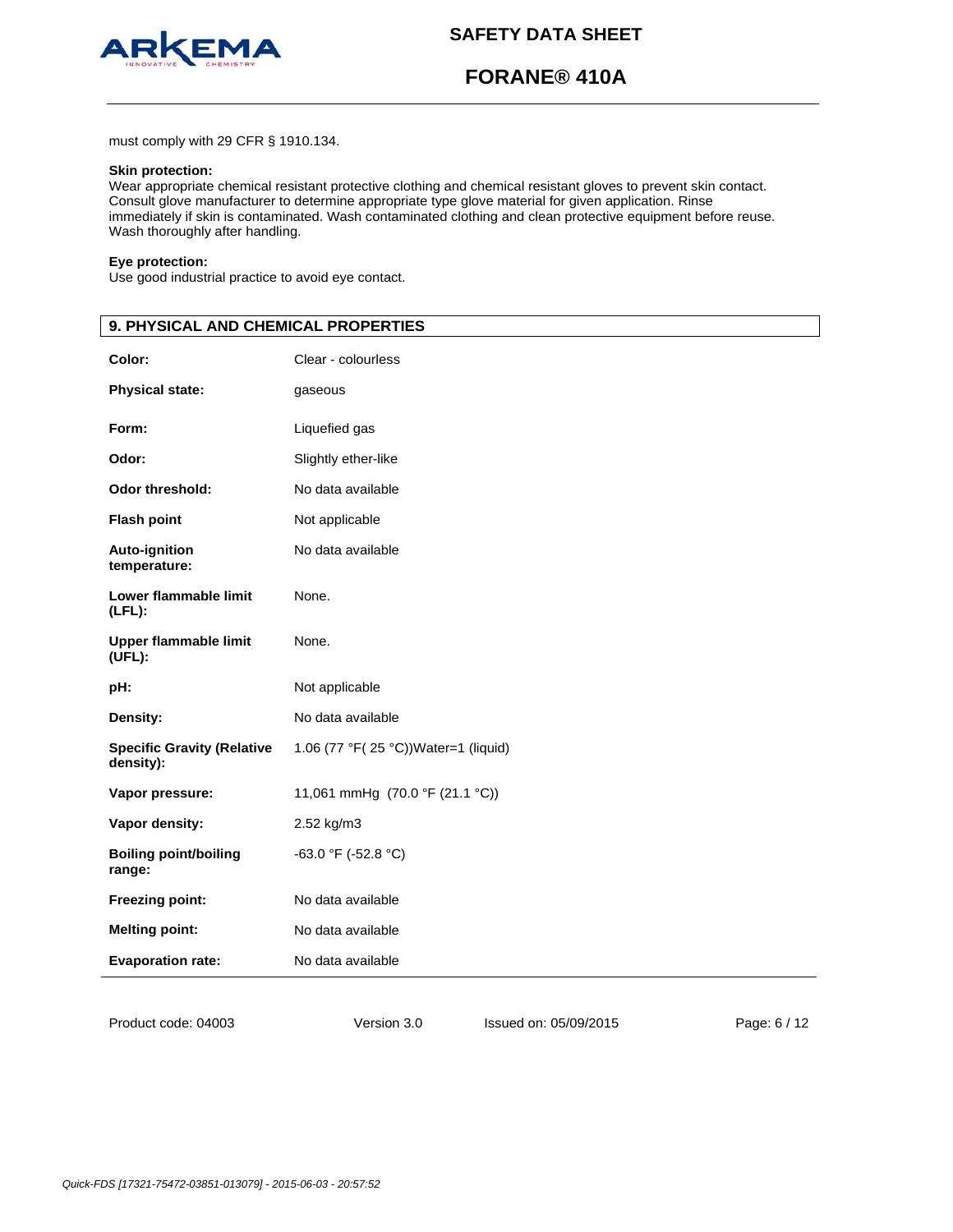

# **FORANE® 410A**

| Solubility in water:                | No data available                   |
|-------------------------------------|-------------------------------------|
| % Volatiles:                        | 100%                                |
| Molecular weight:                   | 72.59 g/mol                         |
| Oil/water partition<br>coefficient: | Not applicable                      |
| <b>Thermal decomposition</b>        | Not applicable                      |
| <b>Flammability:</b>                | See GHS Classification in Section 2 |

# **10. STABILITY AND REACTIVITY**

### **Stability:**

This material is chemically stable under normal and anticipated storage, handling and processing conditions.

# **Materials to avoid:**

Strong oxidizing agents Strong acids Alkaline materials

# **Conditions / hazards to avoid:**

Heat

## **Hazardous decomposition products:**

Thermal decomposition giving toxic and corrosive products : Hydrogen fluoride Carbonyl halides Carbon oxides

# **11. TOXICOLOGICAL INFORMATION**

Data on this material and/or its components are summarized below.

### **Data for Ethane, pentafluoro- (354-33-6)**

## **Acute toxicity**

**Inhalation:**  Practically nontoxic. (Rat) 4 h LC50 > 800000 ppm. (Gas)

## **Sensitization:**

Causes cardiac sensitization. inhalation. (Dog) Stress induced heart effects: irregular heart beat, rapid heart beat, in some cases, sudden death (Reaction may occur in response to stress (natural adrenaline release) or administration of epinephrine.)

Product code: 04003

Version 3.0 Issued on: 05/09/2015 Page: 7 / 12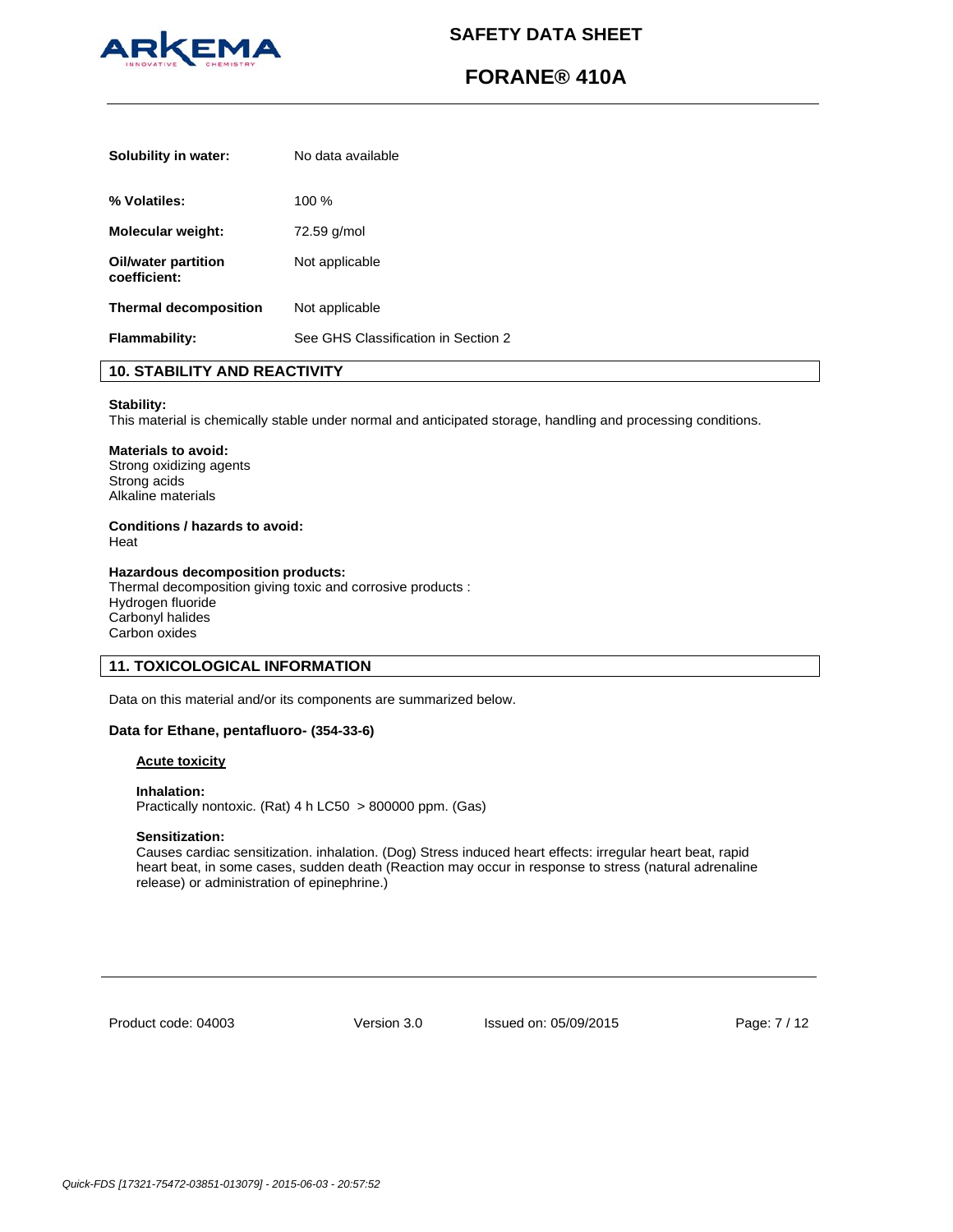

# **FORANE® 410A**

### **Repeated dose toxicity**

Subchronic inhalation administration to Rat / No adverse systemic effects reported.

### **Genotoxicity**

### **Assessment in Vitro:**

No genetic changes were observed in laboratory tests using: bacteria, animal cells, human cells

### **Genotoxicity**

### **Assessment in Vivo:**

No genetic changes were observed in laboratory tests using: mice

### **Developmental toxicity**

Exposure during pregnancy. inhalation (rat and rabbit) / No birth defects were observed.

### **Data for Methane, difluoro- (75-10-5)**

#### **Acute toxicity**

#### **Inhalation:**

Practically nontoxic. (Rat) 4 h LC50 > 520000 ppm. signs: anesthetic effects, central nervous system depression

#### **Sensitization:**

Cardiac sensitization not observed. inhalation. (Dog) tremors

#### **Repeated dose toxicity**

Subchronic inhalation administration to Rat / No adverse effects reported.

#### **Genotoxicity**

#### **Assessment in Vitro:**

No genetic changes were observed in laboratory tests using: bacteria, animal cells, human cells

#### **Genotoxicity**

#### **Assessment in Vivo:**

No genetic changes were observed in a laboratory test using: mice

#### **Developmental toxicity**

Exposure during pregnancy. inhalation (rat and rabbit) / No birth defects were observed.

# **12. ECOLOGICAL INFORMATION**

### **Chemical Fate and Pathway**

Data on this material and/or its components are summarized below.

## **Data for Ethane, pentafluoro- (354-33-6)**

### **Biodegradation:**

Not readily biodegradable. (Closed Bottle test, 28 d) biodegradation 5 %

Product code: 04003

Version 3.0 Issued on: 05/09/2015 Page: 8 / 12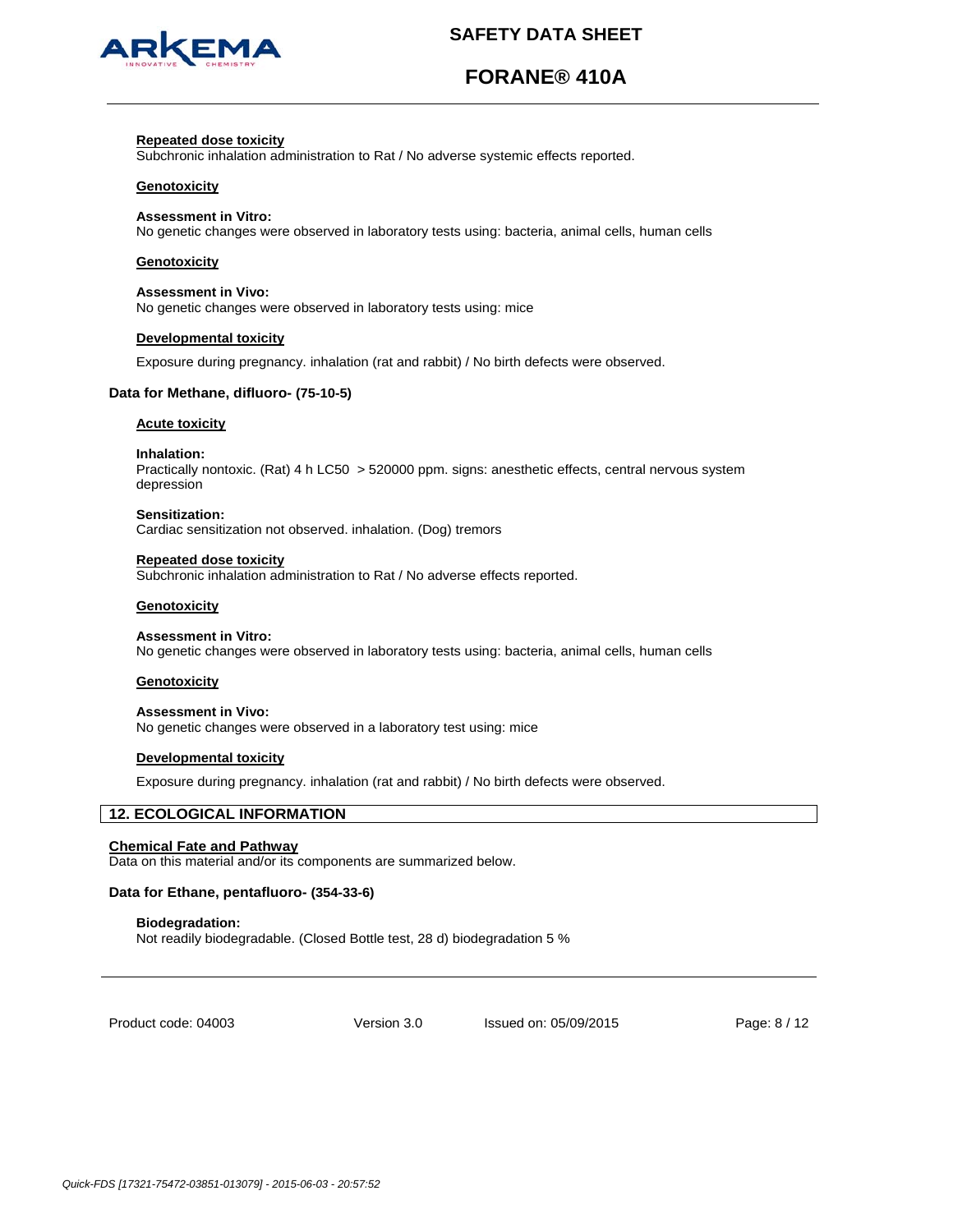

# **FORANE® 410A**

## **Octanol Water Partition Coefficient:**

 $log Pow = 1.48$ 

**Global Warming Potential:**  GWP 0.84 (Halocarbon global warming potential; HGWP; (R-11 = 1)) GWP 3,450 (Global warming potential with respect to CO2 (time horizon 100 years))

### **Ozone Depletion Potential:**

ODP 0.001 (Ozone depletion potential; ODP; (R-11 = 1))

## **Data for Methane, difluoro- (75-10-5)**

### **Biodegradation:**

Not readily biodegradable. (28 d) biodegradation 5 %

# **Octanol Water Partition Coefficient:**

 $log Pow = 0.21$ 

## **Global Warming Potential:**

GWP 543 (Global warming potential with respect to CO2 (time horizon 100 years))

## **Ozone Depletion Potential:**

ODP 0 (Ozone depletion potential; ODP; (R-11 = 1))

### **Ecotoxicology**

No data are available.

# **13. DISPOSAL CONSIDERATIONS**

### **Waste disposal:**

Do not vent the container contents, or product residuals, to the atmosphere. Recover and reclaim unused contents or residuals as appropriate. Recovered/reclaimed product can be returned to an approved certified reclaimer or back to the seller depending on the material. Completely emptied disposable containers can be disposed of as recyclable steel. Returnable cylinders must be returned to seller. Dispose of in accordance with federal, state and local regulations. Consult a regulatory specialist to determine appropriate state or local reporting requirements, for assistance in waste characterization and/or hazardous waste disposal and other requirements listed in pertinent environmental permits. Note: Chemical additions to, processing of, or otherwise altering this material may make this waste management information incomplete, inaccurate, or otherwise inappropriate. Furthermore, state and local waste disposal requirements may be more restrictive or otherwise different from federal laws and regulations.

## **14. TRANSPORT INFORMATION**

## **US Department of Transportation (DOT)**

| UN Number            | : 3163                                 |
|----------------------|----------------------------------------|
| Proper shipping name | : Liquefied gas, $n.o.s.$              |
| Technical name       | : (Pentafluoroethane, Difluoromethane) |
| Class                | $\cdot$ 2.2                            |
| Marine pollutant     | no                                     |
|                      |                                        |

### **International Maritime Dangerous Goods Code (IMDG)**

Product code: 04003

Version 3.0 Issued on: 05/09/2015 Page: 9 / 12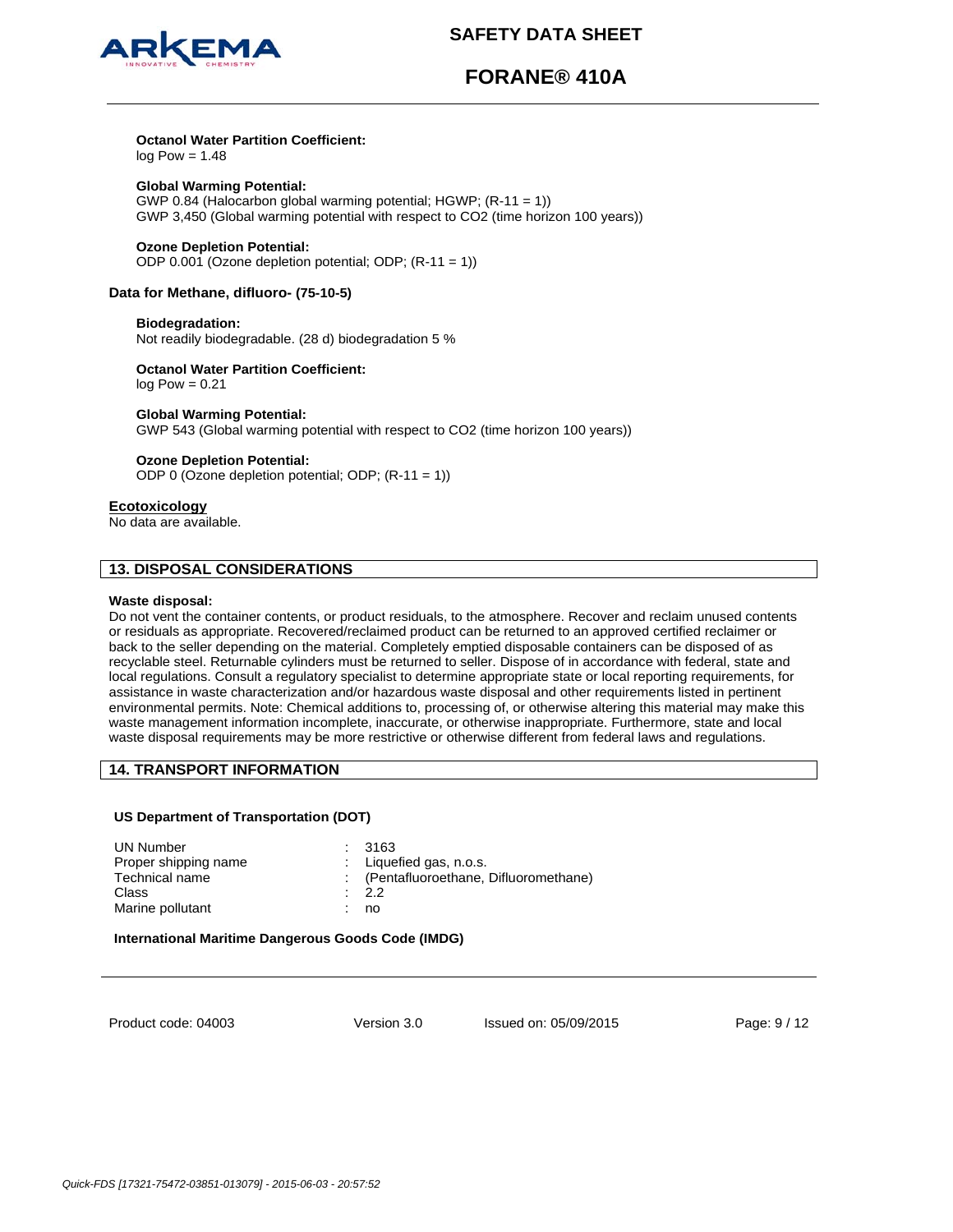

# **FORANE® 410A**

| UN Number<br>Proper shipping name<br>Technical name<br>Class<br>Marine pollutant |  | : 3163<br>$\pm$ LIQUEFIED GAS, N.O.S.<br>: (PENTAFLUOROETANO, DIFLUOROMETHANE)<br>$\therefore$ 2.2<br>no |
|----------------------------------------------------------------------------------|--|----------------------------------------------------------------------------------------------------------|
|----------------------------------------------------------------------------------|--|----------------------------------------------------------------------------------------------------------|

# **15. REGULATORY INFORMATION**

### **Chemical Inventory Status**

| EU. EINECS                                                                              | <b>EINECS</b> | Conforms to                                                      |
|-----------------------------------------------------------------------------------------|---------------|------------------------------------------------------------------|
| US. Toxic Substances Control Act                                                        | TSCA          | The components of this product are all on<br>the TSCA Inventory. |
| Australia. Industrial Chemical (Notification and<br>Assessment) Act                     | AICS          | Conforms to                                                      |
| Canada, Canadian Environmental Protection Act<br>(CEPA). Domestic Substances List (DSL) | DSL           | All components of this product are on the<br>Canadian DSL.       |
| Japan. Kashin-Hou Law List                                                              | ENCS (JP)     | Conforms to                                                      |
| Korea. Existing Chemicals Inventory (KECI)                                              | KECI (KR)     | Conforms to                                                      |
| Philippines. The Toxic Substances and Hazardous<br>and Nuclear Waste Control Act        | PICCS (PH)    | Conforms to                                                      |
| China. Inventory of Existing Chemical Substances                                        | IECSC (CN)    | Conforms to                                                      |

### **United States – Federal Regulations**

### **SARA Title III – Section 302 Extremely Hazardous Chemicals:**

The components in this product are either not SARA Section 302 regulated or regulated but present in negligible concentrations.

### **SARA Title III - Section 311/312 Hazard Categories:**

Acute Health Hazard, Sudden Release of Pressure Hazard

### **SARA Title III – Section 313 Toxic Chemicals:**

This material does not contain any chemical components with known CAS numbers that exceed the threshold (De Minimis) reporting levels established by SARA Title III, Section 313.

### **Comprehensive Environmental Response, Compensation, and Liability Act (CERCLA) - Reportable Quantity (RQ):**

The components in this product are either not CERCLA regulated, regulated but present in negligible concentrations, or regulated with no assigned reportable quantity.

### **United States – State Regulations**

Product code: 04003

Version 3.0 Issued on: 05/09/2015 Page: 10 / 12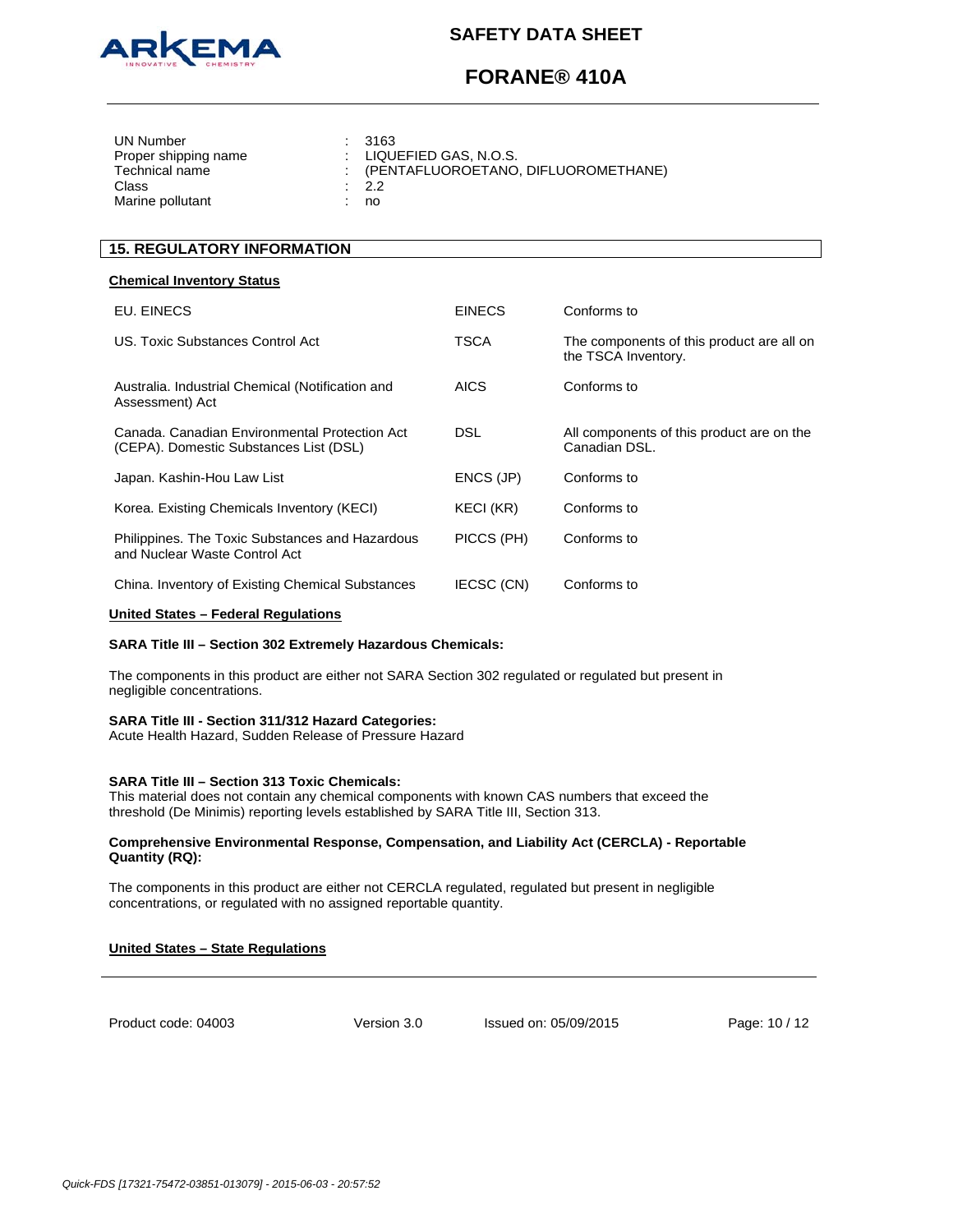

# **FORANE® 410A**

### **New Jersey Right to Know**

| <b>Chemical Name</b><br>Methane, difluoro-                          | CAS-No.<br>$75-10-5$      |
|---------------------------------------------------------------------|---------------------------|
| Pennsylvania Right to Know                                          |                           |
| <b>Chemical Name</b><br>Ethane, pentafluoro-                        | CAS-No.<br>$354 - 33 - 6$ |
| Methane, difluoro-                                                  | $75-10-5$                 |
| Pennsylvania Right to Know - Environmentally Hazardous Substance(s) |                           |

| Chemical Name      | CAS-No. |
|--------------------|---------|
| Methane, difluoro- | 75-10-5 |

### **California Prop. 65**

This product does not contain any chemicals known to the State of California to cause cancer, birth defects, or any other reproductive defects.

## **16. OTHER INFORMATION**

## **Full text of H-Statements referred to under sections 2 and 3.**

H220 Extremely flammable gas.

H280 Contains gas under pressure; may explode if heated.

### Miscellaneous:

| Other information: | A significant new activity notice (SNAC notice) has been issued for<br>Difluoromethane (HFC-32). It is the responsibility of the users of the<br>substance to be aware of and comply with the SNAC notice and to<br>submit a SNAC notification to Environment Canada prior to the<br>commencement of a significant new activity associated with the<br>substance. |
|--------------------|-------------------------------------------------------------------------------------------------------------------------------------------------------------------------------------------------------------------------------------------------------------------------------------------------------------------------------------------------------------------|
|--------------------|-------------------------------------------------------------------------------------------------------------------------------------------------------------------------------------------------------------------------------------------------------------------------------------------------------------------------------------------------------------------|

## **Latest Revision(s):**

| Reference number: | 000000057865 |
|-------------------|--------------|
| Date of Revision: | 05/09/2015   |
| Date Printed:     | 05/09/2015   |

FORANE® is a registered trademark of Arkema Inc.

Product code: 04003

Version 3.0 Issued on: 05/09/2015 Page: 11 / 12